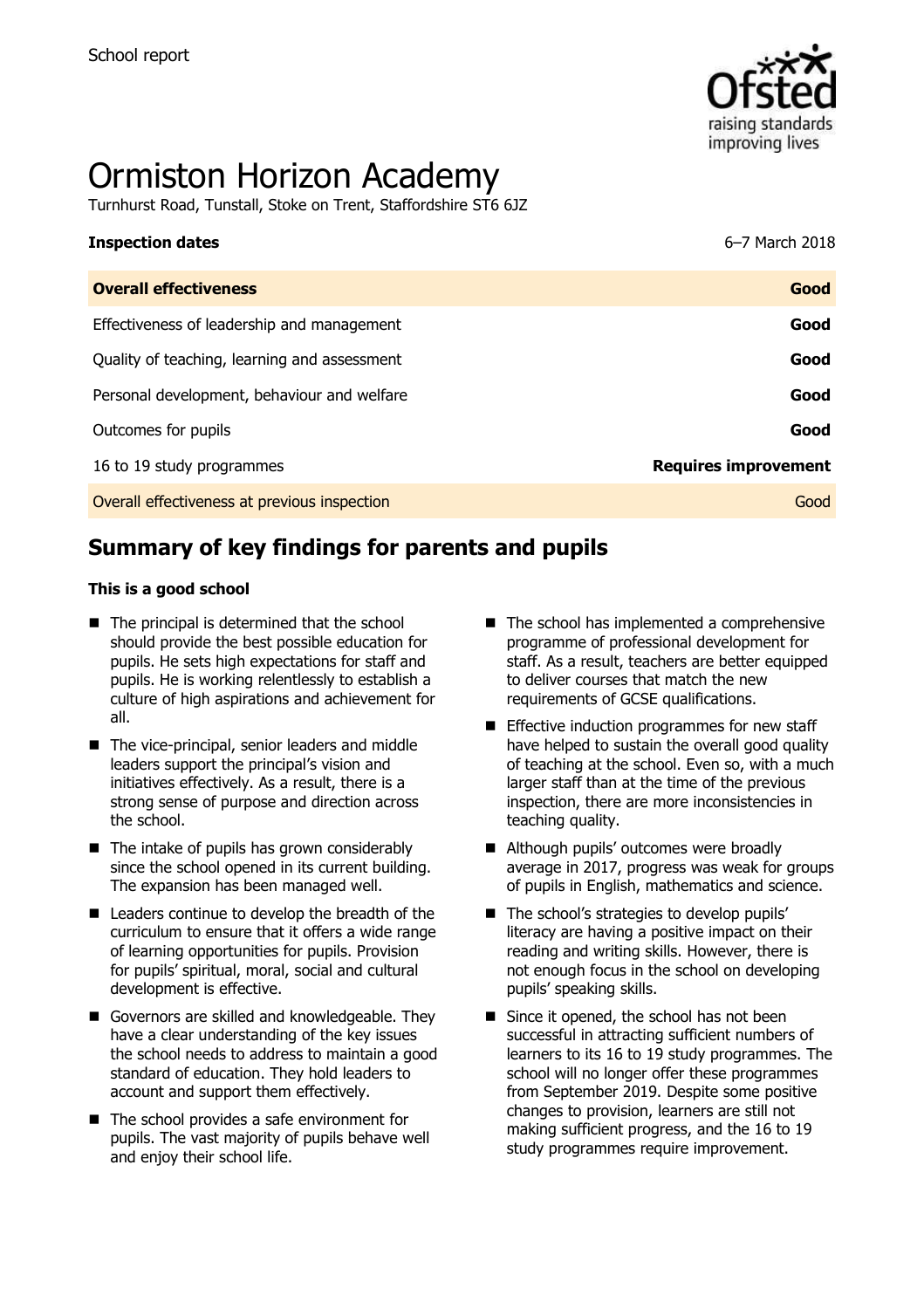

# **Full report**

### **What does the school need to do to improve further?**

- **Further improve the quality of teaching and learning by:** 
	- reducing inconsistencies in the quality of teaching
	- ensuring that teachers' expectations of what pupils can achieve are consistently high, especially for the most able pupils
	- developing pupils' attitudes to learning, so that they become more independent and resilient learners and make accelerated progress
	- ensuring that pupils have more opportunities to develop their speaking skills.
- Improve outcomes for learners in the 16 to 19 study programmes by:
	- ensuring that teaching is effective and focused on high attainment in academic and vocational courses
	- developing a positive learning culture, so that learners are clear about what they have to do to be successful and take more responsibility for their own progress.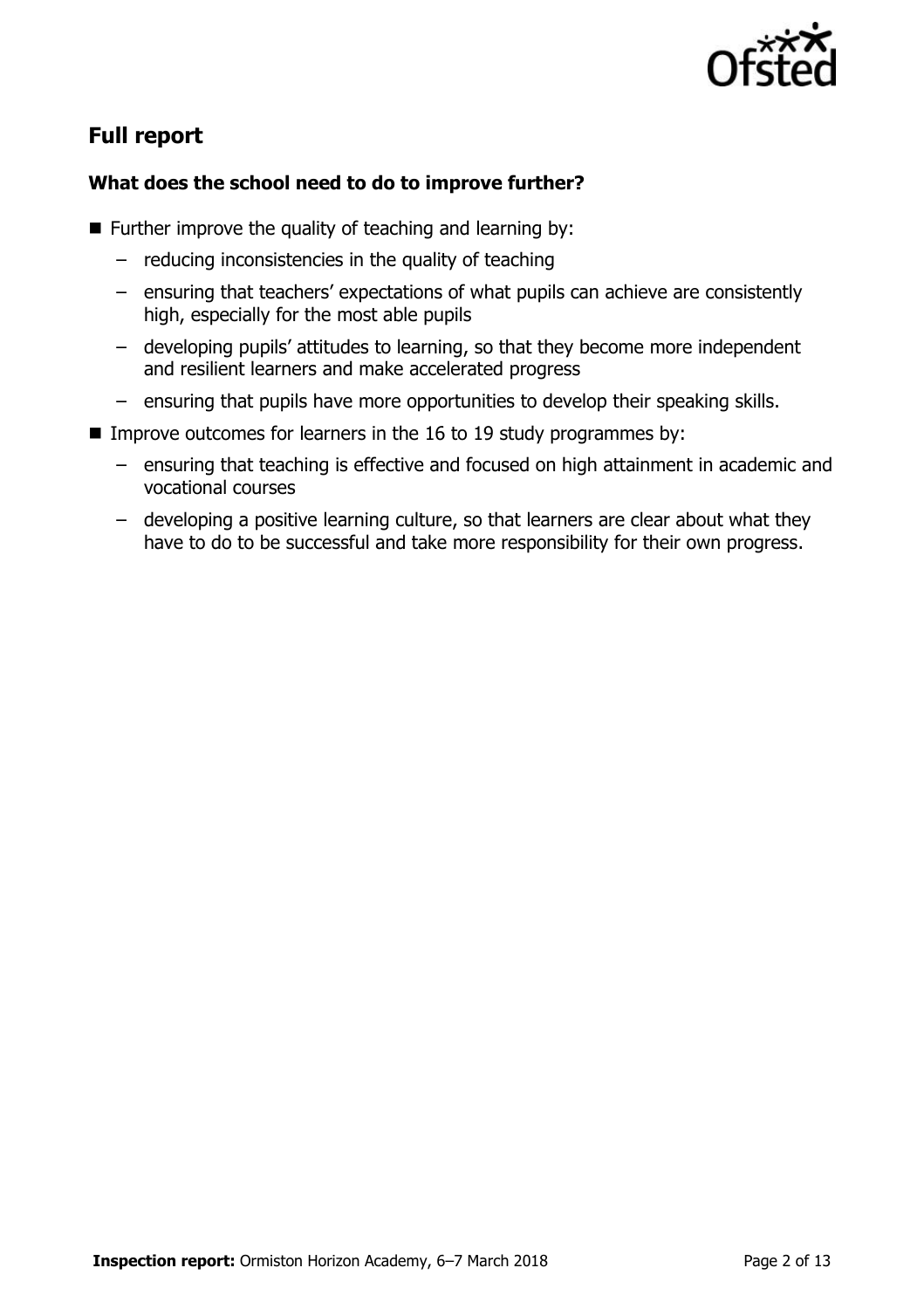

# **Inspection judgements**

#### **Effectiveness of leadership and management Good**

- The principal has led the school since it opened and has an unswerving determination to ensure its success. He has an in-depth knowledge of the school's strengths and weaknesses and has demonstrated the ability to bring about improvements through effective strategic planning.
- With the support of an effective leadership team, the principal has established a culture of high aspirations. Leaders have maintained this culture as the intake of the school increased from 599 to 983 pupils since the previous inspection.
- Senior leaders and governors are paying particular attention to the professional development of staff. There are extensive training programmes in place for teachers. Leaders check the impact that these training programmes have on the quality of teaching. They follow up issues that are identified during their evaluation and do not shy away from taking action if there is insufficient improvement.
- Leaders and governors analysed closely the reasons behind the drop in GCSE results in 2017. They came to the conclusion that the school did not have a sufficiently strong focus on meeting the requirements of the new examination specifications and new progress measures. In addition, they identified that some pupils had issues with motivation. This information was used to inform a rigorous training programme for teachers.
- The vast majority of teachers value the opportunities they have to develop their practice. The new members of staff, who have been appointed over the last two years as a result of the expansion of the school, benefit from effective induction programmes.
- The school provides effective training for middle leaders. In addition to subject-specific courses with examination boards, all subject leaders follow a leadership training course. As a result, they are confident to lead colleagues in their departments and are better equipped to improve outcomes for pupils.
- Senior leaders have systems in place to ensure that the information they have about pupils' progress is accurate and reliable. Through the multi-academy trust network, assessments are moderated externally to provide quality assurance and validation of results. This approach allows leaders to track pupils' progress effectively and to identify where interventions are needed to prevent underachievement.
- Leaders are actively involved in the multi-academy trust mutual support network. They make the most of the opportunities this network offers in terms of staff professional development and sharing of effective practice.
- As the school expands rapidly, pupils join in Year 7 from an increasingly large number of primary feeder schools. Leaders are making sure that the induction of new pupils is effective. For example, pupils who are offered a place at the school are invited to attend a week of summer school at the start of the summer holiday.
- Early assessments of pupils' abilities and skills when they join the school allow the school to plan for the most effective use of the additional Year 7 catch-up funding for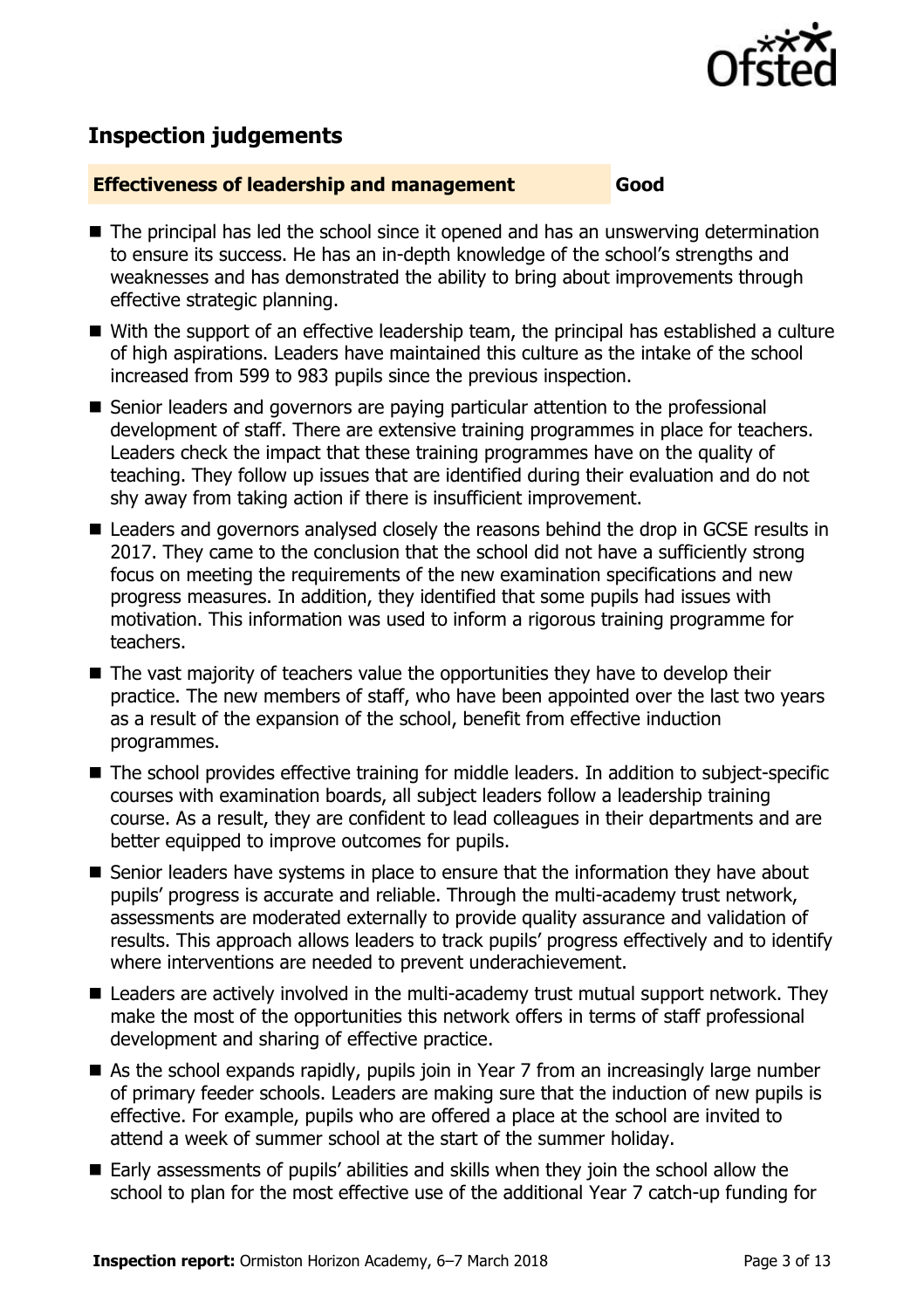

mathematics and English. As a result, a large proportion of the pupils who are supported by the catch-up funding meet their targets for progress in English and mathematics by the end of Year 7.

- Leaders make effective use of the pupil premium funding. In addition to removing specific barriers to learning, leaders use the additional funding to ensure that disadvantaged pupils have access to a wide range of educational activities. There is a clear focus on broadening pupils' horizons and raising their aspirations. School data for current cohorts shows that differences in progress between disadvantaged pupils and that of other pupils are diminishing.
- Pupils who have special educational needs (SEN) and/or disabilities receive effective support. Leaders make effective use of the additional funding to ensure that there are bespoke programmes in place so that pupils have full access to the curriculum and a positive experience of school, and make progress.
- Leaders continue to develop the curriculum to suit the needs of pupils. They are currently extending the range of subjects offered at key stage 3 to give pupils access to a wider range of options at key stage 4. For example, French is now offered in Year 8, in addition to Spanish, with the aim of having 70% of pupils studying a modern foreign language at key stage 4. Pupils are now offered three learning pathways at key stage 3 instead of two, based on their abilities and preferences. This will help them with their choice of subjects to study for GCSE.
- The curriculum, supplemented by enrichment activities, supports the pupils' spiritual, moral, social and cultural development very effectively. Every day, when lessons are over, pupils can stay to take part in a wide range of sports and other enrichment activities. The school endeavours to offer something for everyone. Clubs range from drama, music and art to Lego and 'dungeons and dragons'. Pupils can also take part in the Duke of Edinburgh Award. These enrichment activities are very popular and well attended.

#### **Governance of the school**

- The governance of the school is strong. Governors know the school well and understand what it needs to do to continue to provide a good education for pupils.
- Governors are skilled and knowledgeable. They reacted swiftly to the drop in performance in the 2017 GCSE examinations and ensured that leaders put in place effective improvement plans. They have created a strategic progress board to check the impact of the actions agreed with leaders at governors' board meetings.
- Governors contribute skilfully to all aspects of the strategic direction of the school. They have a thorough understanding of the school's financial management. For example, they supported leaders in the consultation on the closure of the sixth form and made sure that adequate funding was allocated for the last two years of the 16 to 19 study programmes. They ensure that all safeguarding arrangements are up to date and fit for purpose.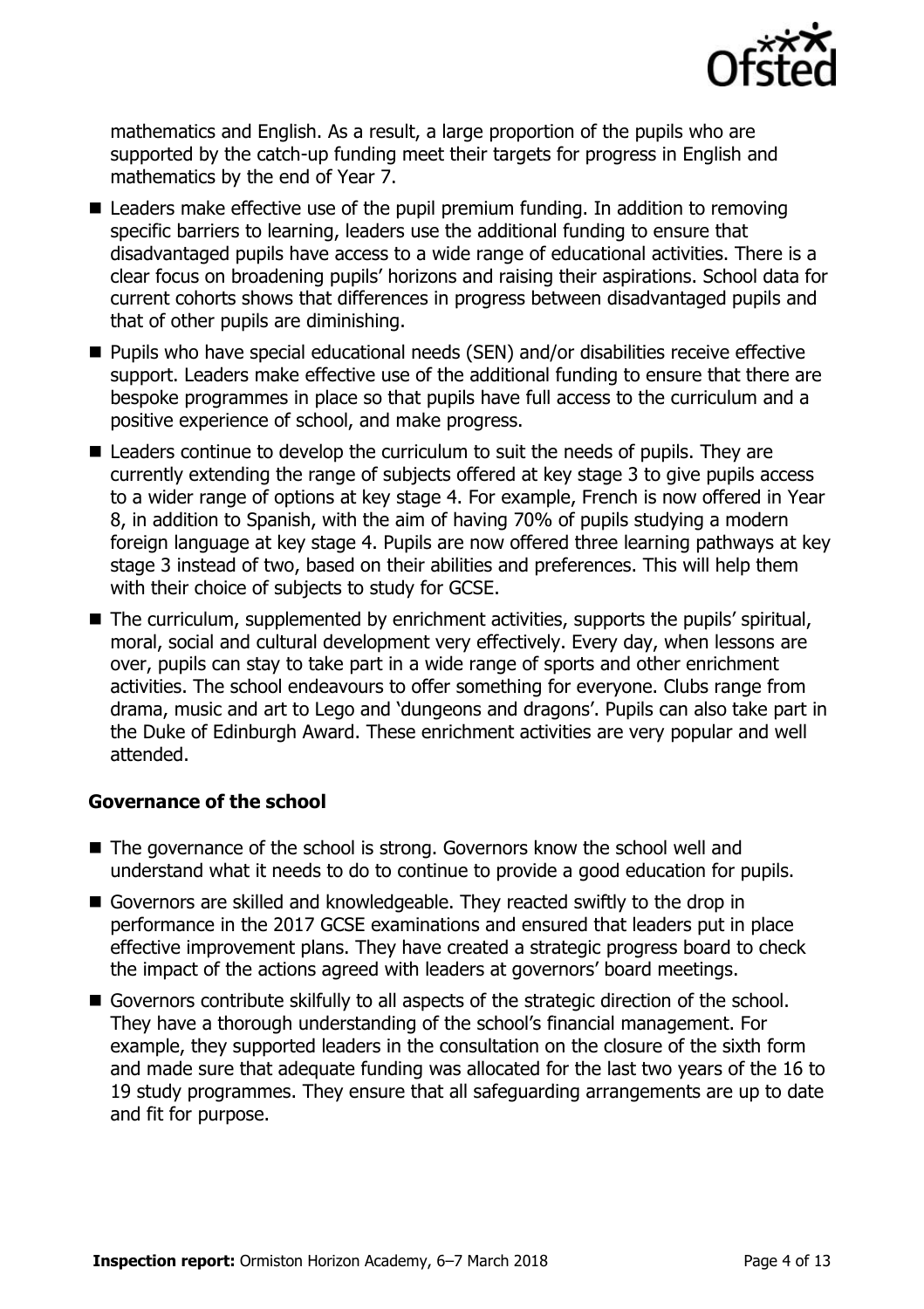

#### **Safeguarding**

- The arrangements for safeguarding are effective.
- The school keeps up-to-date records and ensures that all members of staff receive appropriate training. Leaders are clear about their duty to develop robust practices to ensure that any pupil who may be at risk is swiftly identified and appropriately supported. They check that all members of staff are clear about their duty of care and feel sufficiently empowered to act when necessary to ensure that pupils are safe. Leaders also make sure that pupils are taught to keep safe and know the risks inherent in the use of the internet and social media.
- Leaders have a good knowledge of the context in which they operate. They work well with external agencies and families to support vulnerable pupils.

#### **Quality of teaching, learning and assessment Good**

- The quality of teaching, learning and assessment is good. This is because teachers have good subject knowledge, and the relationships between teachers and pupils are overwhelmingly positive.
- As a result of a comprehensive training programme they have received, teaching is now geared effectively to meet all the criteria of the new specifications and teachers are effective at measuring the progress of individual pupils.
- Teachers plan their lessons with care and, in most cases, ensure that learning activities are engaging. There is clear evidence that the school's increased focus on developing teaching practice through intensive training is having a positive impact on the quality of the experience that pupils have in lessons. As a result, in most subjects, a high proportion of pupils enjoy the learning activities they have to do and use their lesson time productively.
- **Pupils generally take pride in their work and collaborate willingly with each other in** lessons. They respond positively to teachers' instructions and are attentive when teachers introduce new information or concepts. Consequently, there is an orderly and positive atmosphere in classrooms.
- The standard of work in exercise books is generally good and reflects the school's high expectations in terms of presentation.
- The school has a strong focus on developing pupils' literacy. Initiatives to improve reading and a focus on key vocabulary across the curriculum are having a positive impact. However, there is no concerted approach to encourage pupils to articulate their thoughts orally, and they do not have sufficient opportunities to develop their speaking skills.
- Teachers have detailed information on pupils' individual characteristics, ability and prior progress and generally adapt tasks well to meet the needs of their pupils. While tasks that pupils are set often have an element of challenge, on occasion they are too easy for the most able pupils.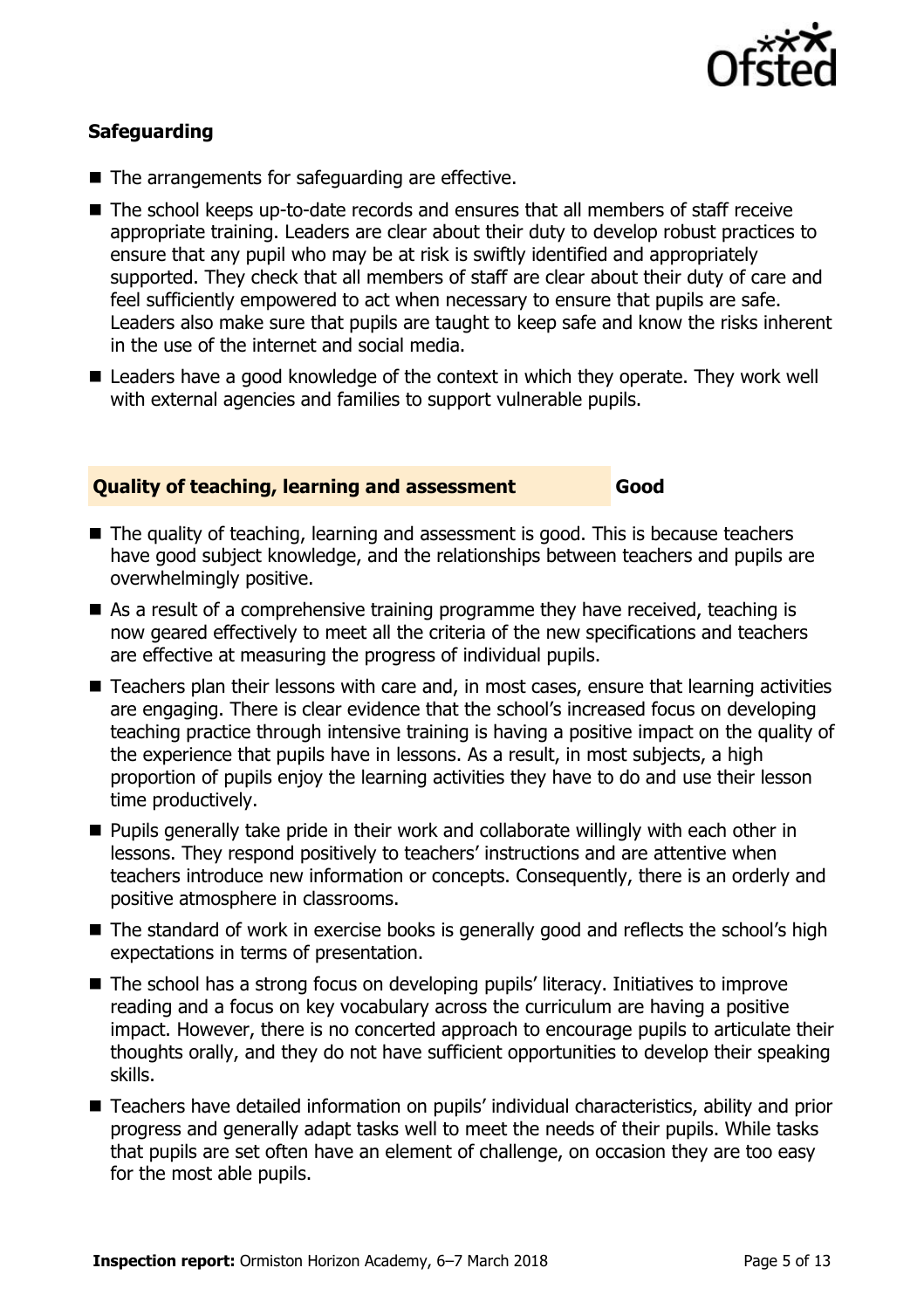

- $\blacksquare$  The vast majority of pupils willingly get on with the work they are set to do. However, they are not sufficiently encouraged to take responsibility for their own learning and they do not routinely take the initiative to tackle new work or extend their responses without being asked to do so.
- While teaching has strengths and is improving overall, it is more variable than it was at the time of the previous inspection and is not always in line with the high expectations set by leaders. This inconsistency is associated with the rapid expansion of the school, and its eradication is a top priority for school leaders.

#### **Personal development, behaviour and welfare Good**

#### **Personal development and welfare**

- The school's work to promote pupils' personal development and welfare is good.
- The school provides a pleasant and inclusive environment for pupils. As a result, pupils feel safe at the school. There is an effective pastoral system that pupils refer to when asked about how safe they feel. They are secure in the knowledge that adults will intervene and help them should they have a problem. The school deals with bullying swiftly and effectively. Pupils are well informed about what constitutes bullying and are clear about how it affects those who are bullied.
- The school has well-established programmes to raise pupils' awareness of risks, including sexual exploitation and potential abuse on social media. Pupils attend talks by external speakers in assemblies. Issues concerning pupils' safety and welfare are discussed at tutor times and in lessons where appropriate.
- The curriculum, assemblies and tutor time contribute to the promotion of key values to prepare pupils for life in modern Britain. Many activities are designed to raise pupils' awareness of diversity and to promote tolerance and respect of other faiths and cultures. Consequently, pupils have a good understanding of modern society beyond their own community and of current social issues.
- The school has a clear focus on 'opening minds, raising aspirations and improving life chances'. For example, the school has launched the 'Aspirations Academy', an initiative to support able pupils' ambitions. Through this scheme, pupils have the opportunity to attend a variety of events at universities across the country and familiarise themselves with what it is like to be a student.
- **Pupils receive effective and impartial careers advice. This is a key part of the school's** aspirations agenda. Pupils have many opportunities to get information about careers and to discuss their options. Pupils' developed knowledge of the range of possible careers open to them has a positive impact on their aspirations and attitudes to learning.
- The school actively promotes healthy eating. It also caters for the well-being of pupils through the various enrichment activities offered after school. For example, the school's fitness suite is very popular with pupils of all ages.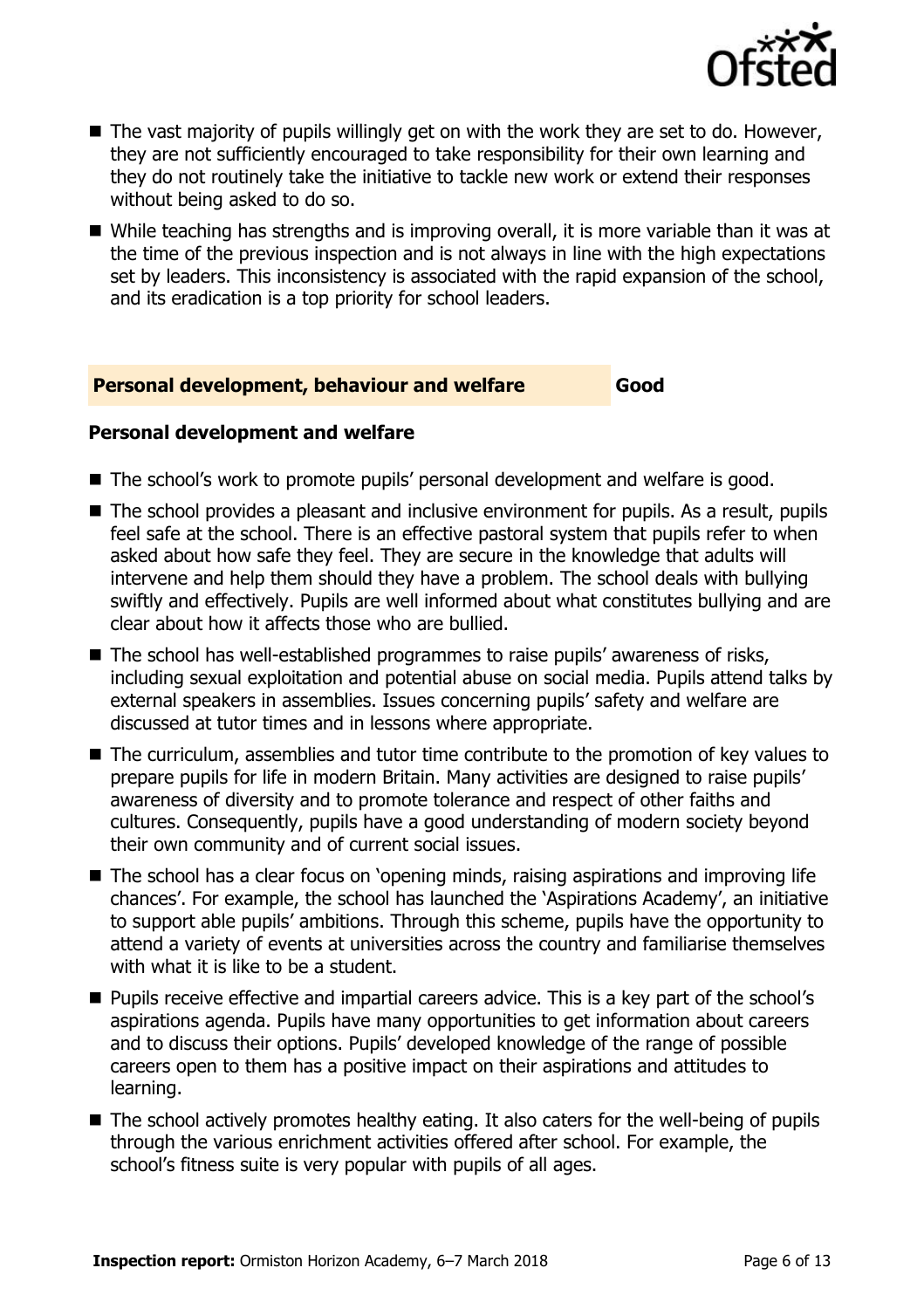

#### **Behaviour**

- The behaviour of pupils is good.
- The vast majority of pupils conduct themselves well in lessons and around the school. Pupils' appearance is smart. They wear their uniforms with pride. They are respectful of each other and of adults.
- **Pupils generally have positive attitudes to learning. Most are attentive and work well** together. Teachers deal effectively with the few occasions when pupils become distracted or distract others.
- The school made good behaviour one of its priorities from the start, and the behaviour codes are well established and well understood by all. School records show that behaviour incidents are dealt with effectively. As a result, while the school still has to resort to exclusions in extreme cases, the number of these exclusions continues to decrease.
- Overall attendance is improving and is broadly in line with the national average. The attendance of disadvantaged pupils and of pupils who have SEN and/or disabilities is also improving. The school takes strong actions to ensure that all pupils attend school regularly. Pupils who have issues with attendance receive effective support.
- The school regularly checks on the attendance, welfare and progress of pupils who attend alternative provisions. Attendance is checked daily and a senior member of staff visits alternative provisions once a month to get an update on how pupils are getting on. Interventions are decided on jointly with alternative providers if required. The school receives a report of pupils' progress from alternative providers every term.

#### **Outcomes for pupils Good**

- $\blacksquare$  The overall progress of pupils who left the school at the end of Year 11 in 2017 was broadly in line with the national average. However, they made less progress than pupils did in 2016. Progress in many subjects, including English, mathematics, science and humanities, was below national averages for some groups of pupils.
- Current school information on pupils' progress shows that pupils at key stage 4 are achieving well and are making good progress from their respective starting points across the curriculum, including in mathematics and English. Pupils at risk of underachieving are identified early and effective intervention strategies are in place to support them. Colleagues from other schools in the multi-academy trust check the progress data leaders collect to make sure that it is reliable.
- Key stage 3 pupils are making good or better progress, as shown by the school's assessment information. Assessments are quality assured internally by leaders and externally by schools in the multi-academy trust's network. Checks of pupils' work in exercise books during the inspection confirmed that pupils make good progress from their starting points across the curriculum.
- Information on current pupils' progress shows that the progress of disadvantaged pupils is improving over time. At both key stages 3 and 4, differences between the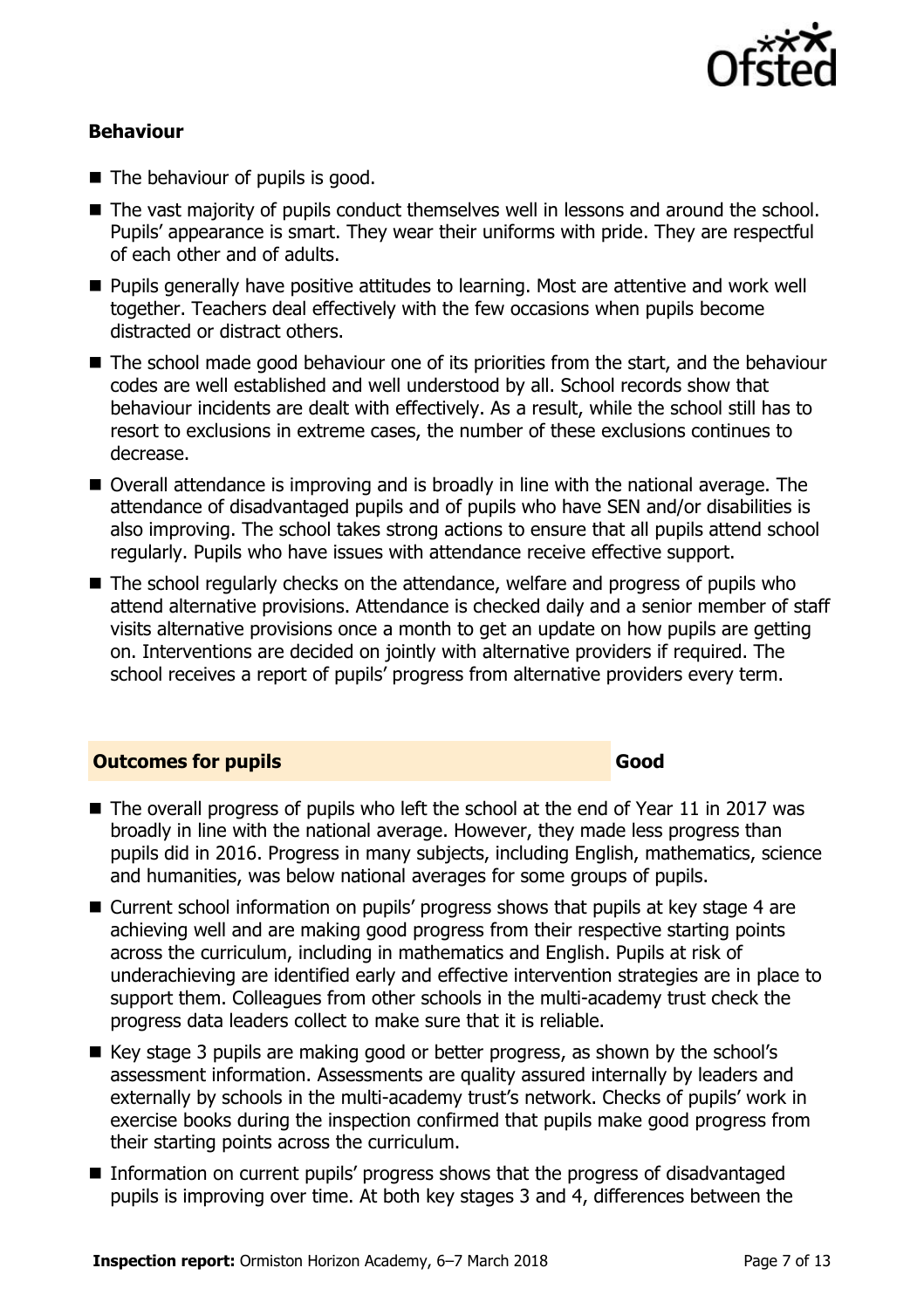

progress and attainment of disadvantaged pupils and those of their peers are diminishing. Leaders continue to refine the way they track the progress of disadvantaged pupils to maximise the impact of the funding they receive.

- **Pupils who have SEN and/or disabilities receive effective support to meet their targets.** From their starting points, they make progress which is broadly line with that of other pupils.
- As part of their focus on raising aspirations, leaders are making sure that the most able pupils, including those who are disadvantaged, are well supported to make accelerated progress. Leaders are aware that this is not yet as strong as it could be. The new 'learning pathways' are designed to provide most-able pupils with opportunities to make more accelerated progress. The school data shows that the most able pupils are making increasingly good progress, especially at key stage 3 where there is a higher proportion of pupils with high prior attainment.

#### **16 to 19 study programmes Requires improvement**

- $\blacksquare$  In spite of the efforts of leaders and continued support of governors, the school was unable to attract sufficient numbers of learners to the 16 to19 study programmes. As a result, the school will not offer these programmes from September 2019, and the current Year 12 and Year 13 learners are the last cohorts to be taught in the sixth form.
- Because of the small number of learners, the range of subjects is narrow.
- Outcomes for learners who left the school in 2017 were well below the national average both for academic and vocational qualifications. Learners who are currently in Years 12 and 13 are making comparatively better progress, but this is not consistent across the range of subjects.
- Although there is some effective teaching, overall it is inconsistent. At times, teaching is not sufficiently rigorous and challenging to meet the needs of learners.
- Learners are keen and have positive attitudes and high aspirations. However, they are not always clear about the standard they are working at or what they have to do to progress further.
- The new practices introduced by leaders are starting to improve the learning culture. In Year 12, new vocational courses have been introduced, which are popular with learners because they match their aspirations. Learners now benefit from better support and guidance. There is a generally positive atmosphere in the sixth form, in spite of the situation.
- Learners have access to a wide range of enrichment activities. They benefit from a pleasant and safe learning environment.
- Careers guidance for learners is as effective as it is in the main school. All learners have work experience placements and are well supported to pursue their careers interests. They are well prepared for the next stage of their education, training or employment.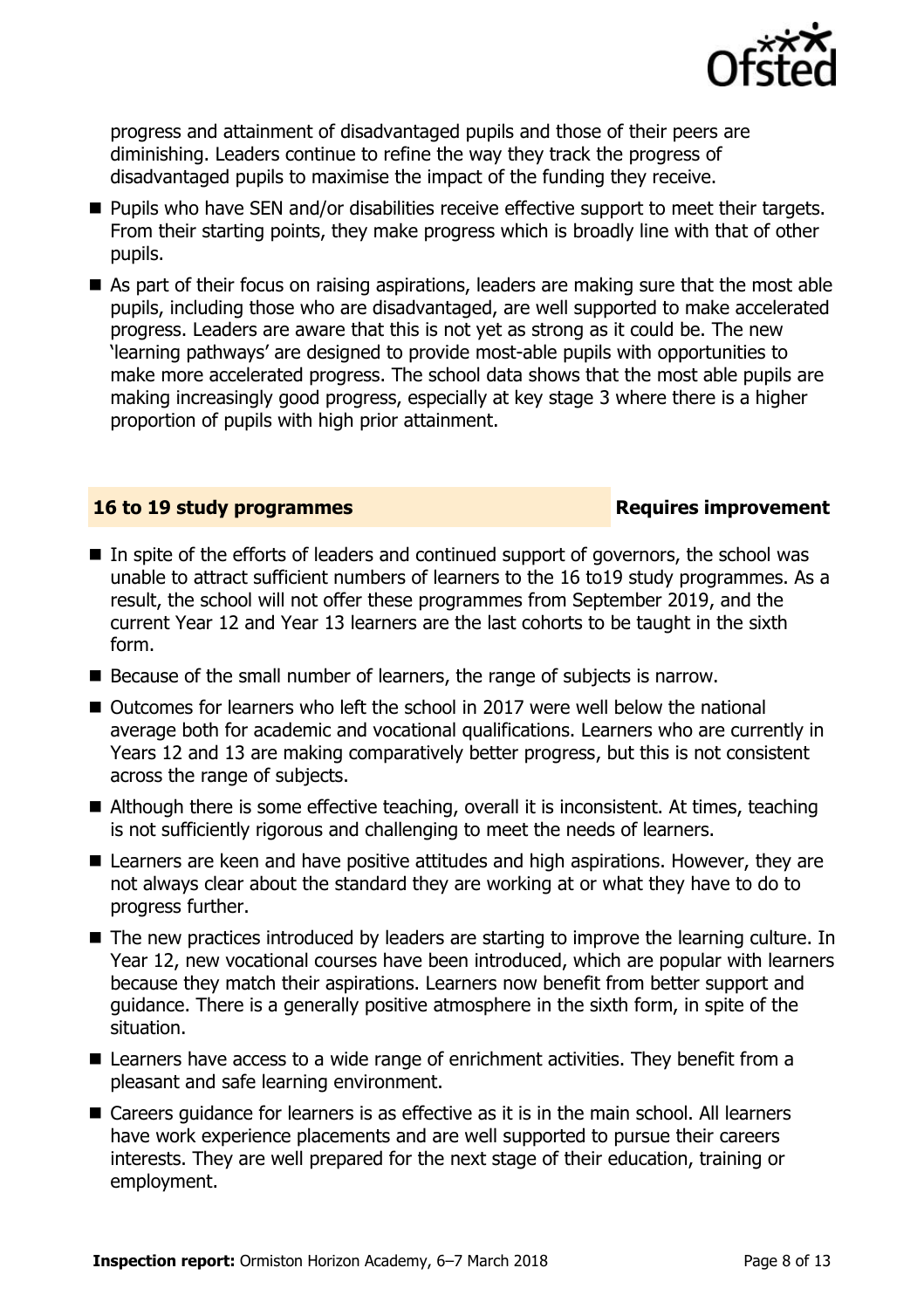

A large proportion of the current Year 13 learners have been offered places on university courses.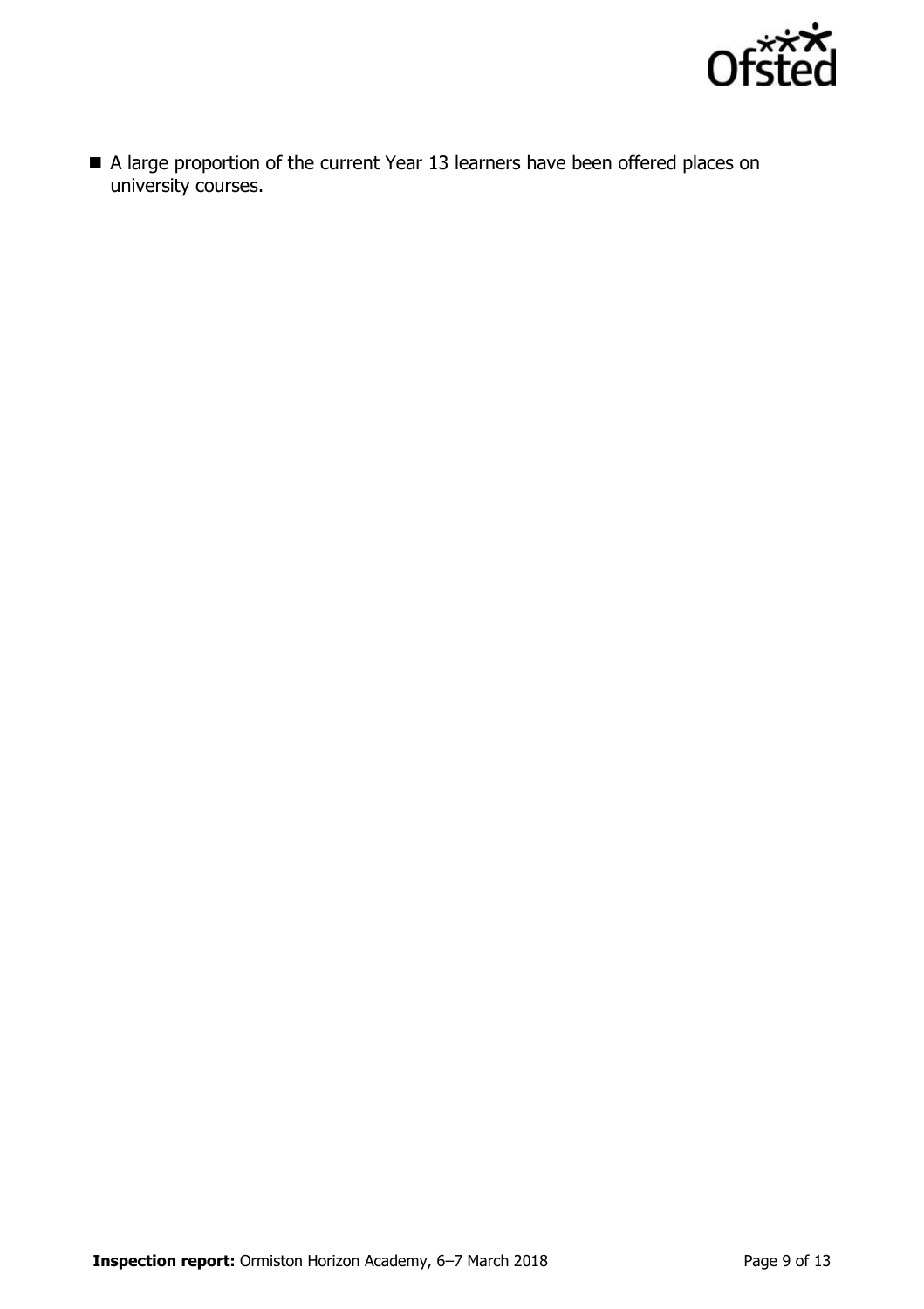

# **School details**

| Unique reference number | 136680         |
|-------------------------|----------------|
| Local authority         | Stoke-on-Trent |
| Inspection number       | 10045523       |

This inspection of the school was carried out under section 5 of the Education Act 2005.

| Type of school                                           | Secondary                                   |
|----------------------------------------------------------|---------------------------------------------|
| <b>School category</b>                                   | Academy sponsor-led                         |
| Age range of pupils                                      | 11 to 18                                    |
| Gender of pupils                                         | Mixed                                       |
| Gender of pupils in 16 to 19 study<br>programmes         | Mixed                                       |
| Number of pupils on the school roll                      | 983                                         |
| Of which, number on roll in 16 to 19 study<br>programmes | 40                                          |
| Appropriate authority                                    | Board of trustees                           |
| Chair                                                    | Jonathon May                                |
| Principal                                                | Rod Hughes                                  |
| Telephone number                                         | 01782 883333                                |
| <b>Website</b>                                           | www.ormistonhorizonacademy.co.uk            |
| <b>Email address</b>                                     | Rod.Hughes@ormistonhorizonacademy.co.<br>uk |
| Date of previous inspection                              | $1 - 2$ July 2014                           |

### **Information about this school**

- The school meets requirements on the publication of specified information on its website.
- The school complies with Department for Education guidance on what academies should publish.
- Ormiston Horizon Academy is an average-sized secondary school. Since the previous inspection, the number of pupils has grown from 599 to 983. The school is now oversubscribed and will be operating at full capacity from September 2018. From September 2019, the school will no longer offer 16 to 19 programmes of study and will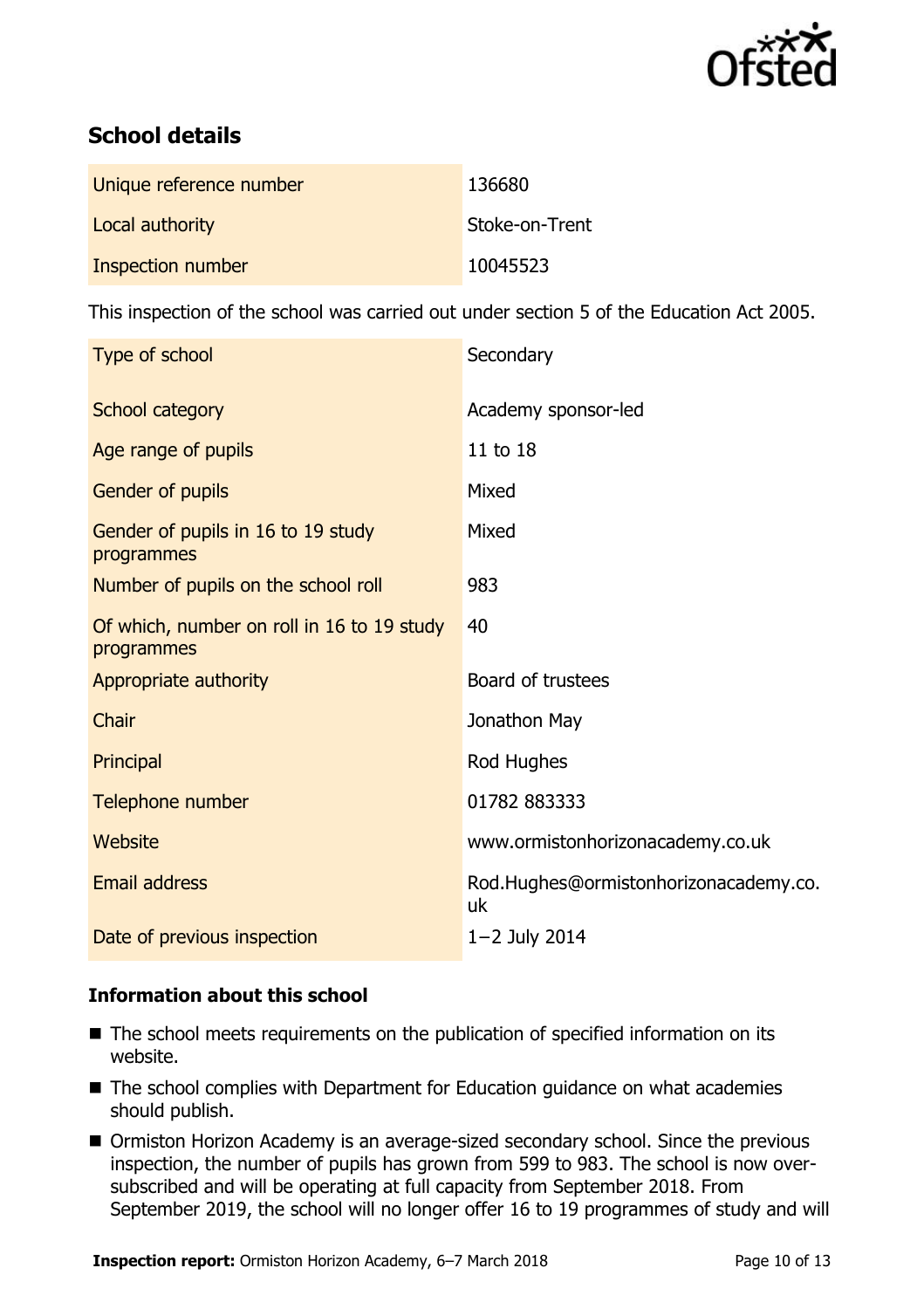

operate as an 11 to 16 school.

- The school is a sponsored academy of the Ormiston Multi-Academy Trust. Governance is delegated by the trust to the local board of governors through the Ormiston Academies Trust scheme of delegation.
- The vast majority of pupils are White British.
- $\blacksquare$  The proportion of pupils who have SEN and/or disabilities is above the national average.
- The proportion of pupils who are eligible for support through the pupil premium is well above the national average.
- The school uses three alternative providers: Sporting Stars, the Bridge, and Phoenix. All three are part of the Stoke-on-Trent local authority 'Learning Pathways Board'.
- The school meets the current government floor standards, which set the minimum expectations for the attainment and progress of pupils by the end of Year 11.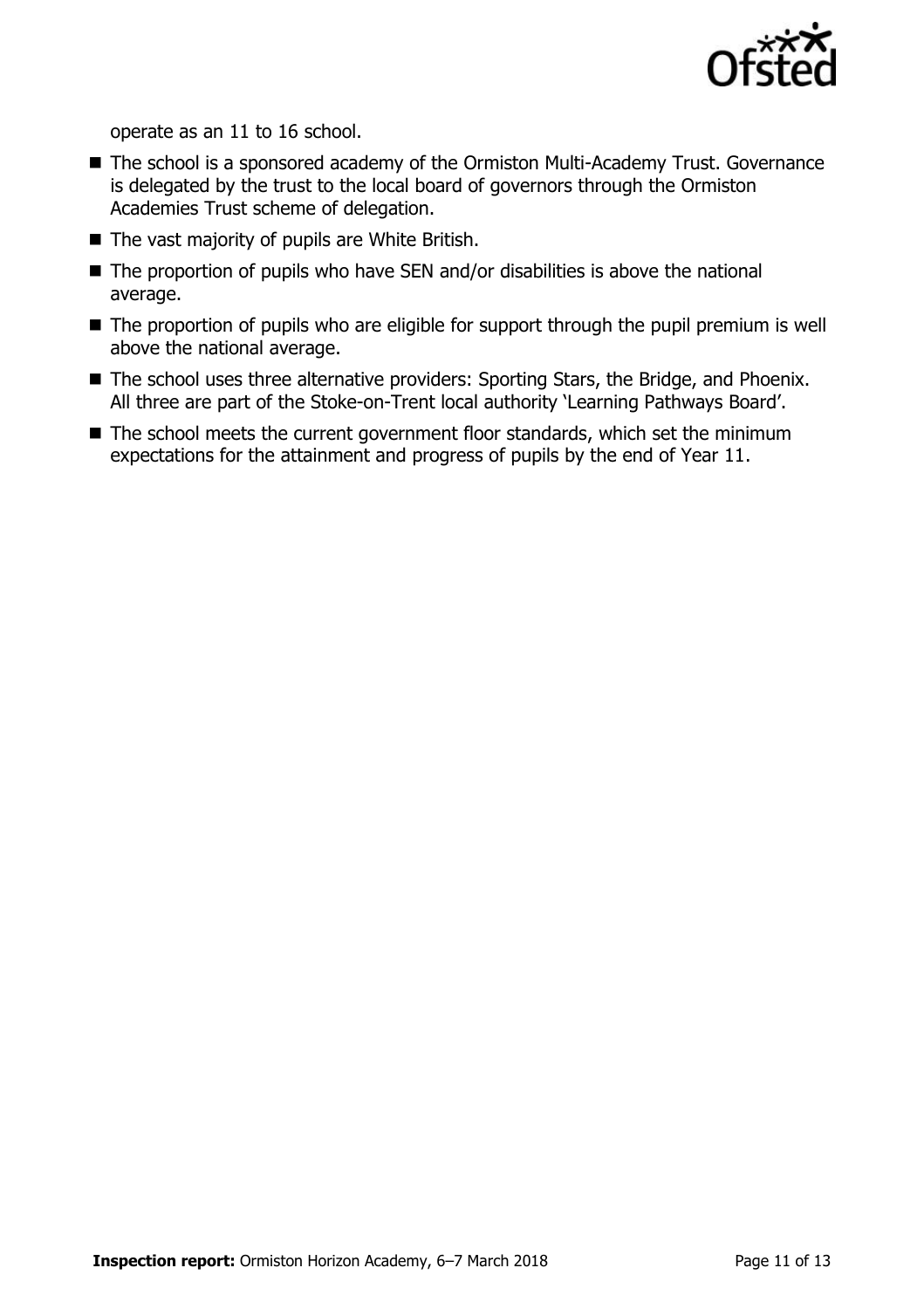

## **Information about this inspection**

- Inspectors observed teaching in 54 lessons, some of which were jointly observed with senior leaders.
- Inspectors looked at a range of pupils' work from a range of subjects in key stages 3 and 4 as well as in the sixth form.
- Meetings took place with the principal, senior leaders, middle leaders and groups of pupils from across all years. The lead inspector met with two members of the governing body and with the Ormiston Academies Trust regional director.
- Inspectors observed pupils' behaviour at breaktime, lunchtime, between lessons and after school.
- Inspectors took into account 69 parental responses to the Ofsted online questionnaire, Parent View.
- Inspectors took into account the views of 73 members of staff who responded to the questionnaire.
- Inspectors looked at a variety of documentation, including the school's own selfevaluation of its provision and its development plan. Inspectors also considered information relating to achievement, teaching and learning, behaviour and attendance, safeguarding and governance.

#### **Inspection team**

| Patrick Amieli, lead inspector | Ofsted Inspector |
|--------------------------------|------------------|
| Lois Kelly                     | Ofsted Inspector |
| <b>Mark Henshaw</b>            | Ofsted Inspector |
| <b>Elaine Haskins</b>          | Ofsted Inspector |